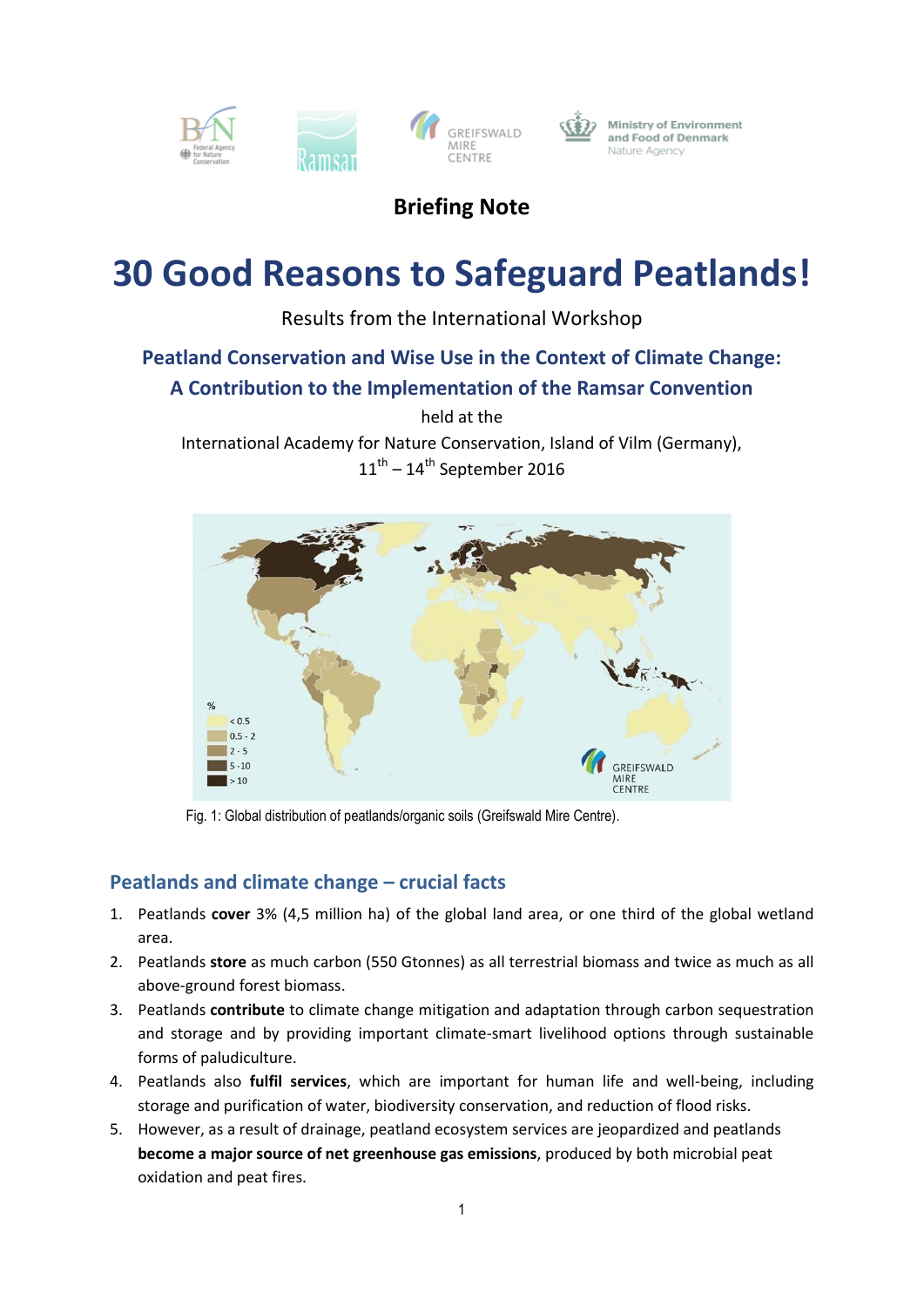## **Peatlands - a concern for the Ramsar Convention on Wetlands**

- 6. At the 2015 Conference of the Parties (COP12) of the Ramsar Convention on Wetlands in Punta del Este, Uruguay, the Contracting Parties discussed the importance of peatlands and adopted *Resolution XII.11* on *Peatlands, climate change and wise use*.
- 7. The Resolution encourages Contracting Parties to foster the maintenance of peatland ecosystem services for future generations, building on Ramsar *Resolution VIII.17* (2002).
- 8. Ramsar *Resolution VIII.17* produced *Guidelines for Global Action on Peatlands*, providing guidance inter alia on the development of policy and legislative instruments, adaptive management, and international cooperation.

## **Selected Workshop findings**

- 9. The **workshop ascertained** that:
	- **Drained peatlands emit greenhouse gases**, which count as 5% of the total global anthropogenic greenhouse gases (GHG). These emissions remain largely unrecognized as a result of undifferentiated treatment of the land use sector (where forest sinks compensate for peatland sources). More than 95% of all peatland emissions are caused by only 25 UNFCCC parties (incl. the EU).
	- **Rewetting drained peat soils contributes to substantial emission reduction, it:** 
		- a. stops soil degradation, subsidence, salt intrusion, and consequent loss of productive land,
		- b. improves water purification, meso-climate, flood control, and biodiversity,
		- c. is consistent with a wide variety of global and regional policy agreements,
		- d. contributes to emission reductions and closing the global emission gap (Global Emission Gap Report 2017),
		- e. only concerns a small part of total agricultural land. Reaching similar emission reductions in rice cultivation (CH4), animal husbandry (CH4), and fertilization (N2O) will much stronger affect agricultural productivity,
		- f. does not imply discontinuation of agricultural use. Paludiculture allows continuing production while avoiding the environmental burden of drainagebased agriculture.
	- In 25 countries (18 Developing and 7 European Annex-I countries), emissions from drained peat exceed 50% of their total emissions from fossil fuels and cement. In an additional 25 countries, emissions exceed 10% of those from fossil fuels and cement. Hence, many countries could kick-start national emission reductions by focussing on peat soils.

10. Furthermore, the **workshop noted** that:

- since *Resolution VIII.17* (2002) considerable progress has been made in assessing distribution and status of peatlands worldwide (e.g. GMC-Global Peatland Database, FAO FAOSTAT database, CIFOR Global Wetlands Map),
- 15% of the peatlands worldwide  $(650,000 \text{ km}^2 \text{ or } 0.4\% \text{ of the total land area})$  has been drained, mainly for cropland, grazing land, and forestry (90% of the drained peatlands are found in Asia and Europe),
- detailed assessment of peatland location, extent, and drainage status is still 'work in progress', especially in tropical regions of Africa, Asia, and Central and South America,
- the 2013 IPCC Supplement on Wetlands and its update provide robust emission factors for drained and rewetted peatlands worldwide,
- current knowledge is sufficient for identifying hotspots of degradation and areas for action,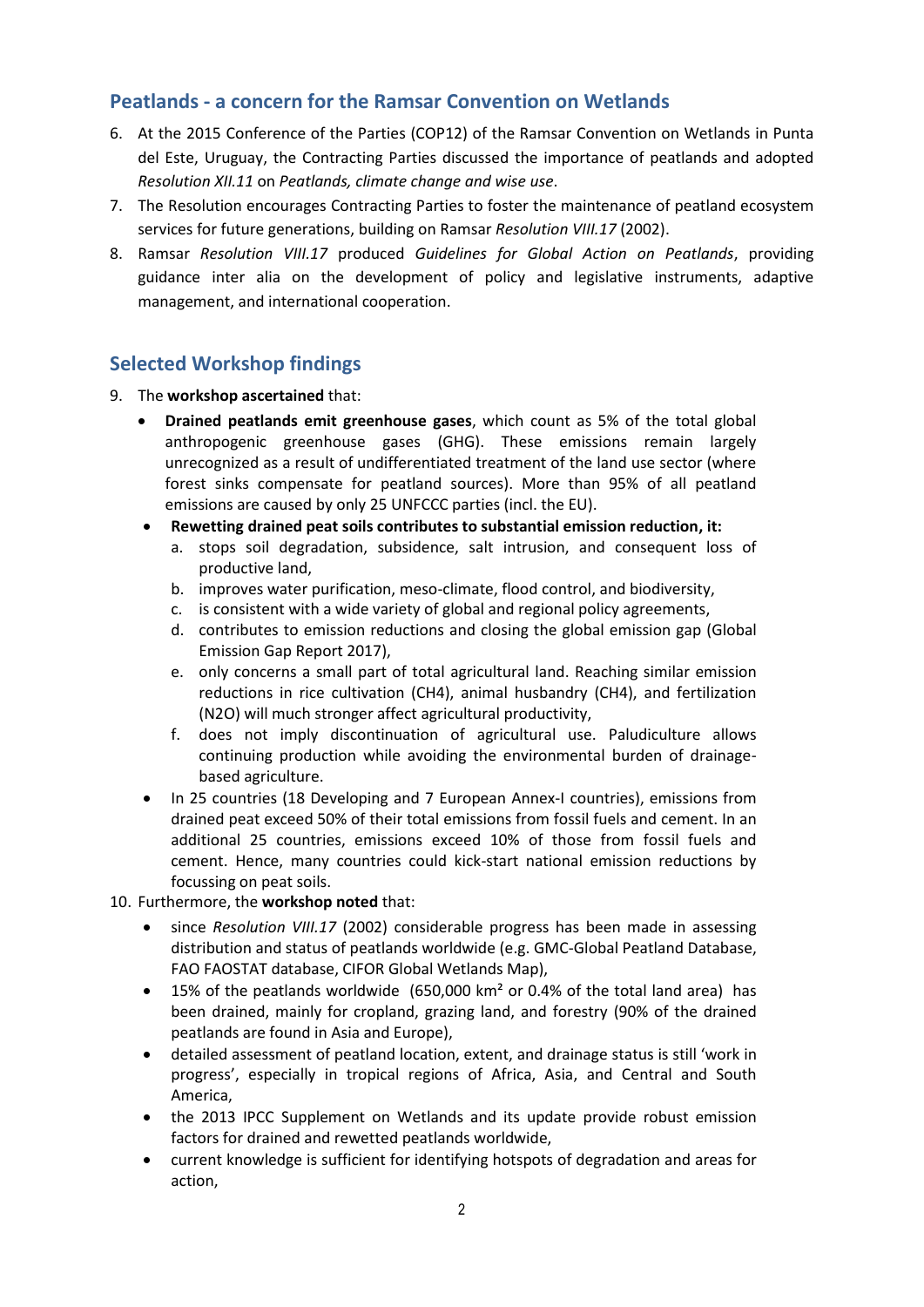- the Ramsar Convention is the only global agreement explicitly dealing with peatlands, since *Resolution VIII.17* (2002) the Convention's peatland policy has progressed from opportunity-driven to more strategic approaches, simultaneously, consideration of and reporting on peatlands has greatly improved.
- 11. However, many Ramsar Contracting Parties are still insufficiently aware of the risks and opportunities that peatlands pose. Raising progress to implement *Resolution VIII.17* requires:
	- a. identifying remaining gaps in the Convention's framework and adequate strategies to fill them,
	- b. recognizing deficiencies in knowledge, information, priority setting, and activities,
	- c. refining Ramsar's currently implemented "questionnaire process" on peatlands by: improving the questionnaire format (tick boxes, limited free text, max. 3 p.), including questions on awareness of the Ramsar Global Action on Peatlands (CCGAP), national peatland assessment, reporting to other Conventions, and national implementation capacity,
	- d. providing external data (from global databases) on national peatland distribution and status with a request for verification,
	- e. seeking synergies and avoiding overlaps with reporting to other MEAs
	- f. promoting national peatland strategies and policies,
	- g. developing guidance for Contracting Parties for designating peatlands as Ramsar sites (especially for the tropics, STRP task 1.2).
- 12. The Ramsar Convention has the authority and capacity– in cooperation with other multilateral environmental agreements - to deal in the international policy arena with peatlands, both drained and undrained.
- 13. The Ramsar Convention should explore complementarities and synergies of targets and actions among the UN Framework Convention on Climate Change (UNFCCC), the Convention on Biological Diversity (CBD), the UN Convention to Combat Desertification (UNCCD), the UNESCO World Heritage Convention (WHC), and the United Nations Sustainable Development Goals (SDGs).

#### **Further opportunities for peatland restoration**

- 14. Many peatland rewetting and restoration projects have been and are being implemented worldwide. They cover less than 1% of the globally drained peatland area and require rapid and massive scaling-up.
- 15. There is a role for the Ramsar Convention to collect information and elaborate comprehensive practical guidance for rewetting and restoration (STRP task 5.), differentiated for different biogeographic and climatic zones. A draft outline for a Technical Report was developed during this Workshop.
- 16. The lack of long-term monitoring seriously limits comprehensive evaluation of project results and proper formulation of lessons learned. This lack should urgently be addressed.
- 17. The rapid development of remote sensing technology and coverage will simplify wall-to-wall monitoring of peatland status. Remote sensing, however, still lacks the capability to directly assess the key peatland characteristics 'peat occurrence' and 'peat depth', which still largely have to be assessed by time-consuming field work.
- 18. **Paludiculture**, i.e. agriculture and forestry on rewetted and wet peatlands:
	- is a promising strategy to rewet peatlands while maintaining their agricultural production function and reinstalling lost ecosystem services,
	- still lacks sufficient pilot examples and company level demonstration projects with long-term business plans, but interest and research capacity is growing rapidly,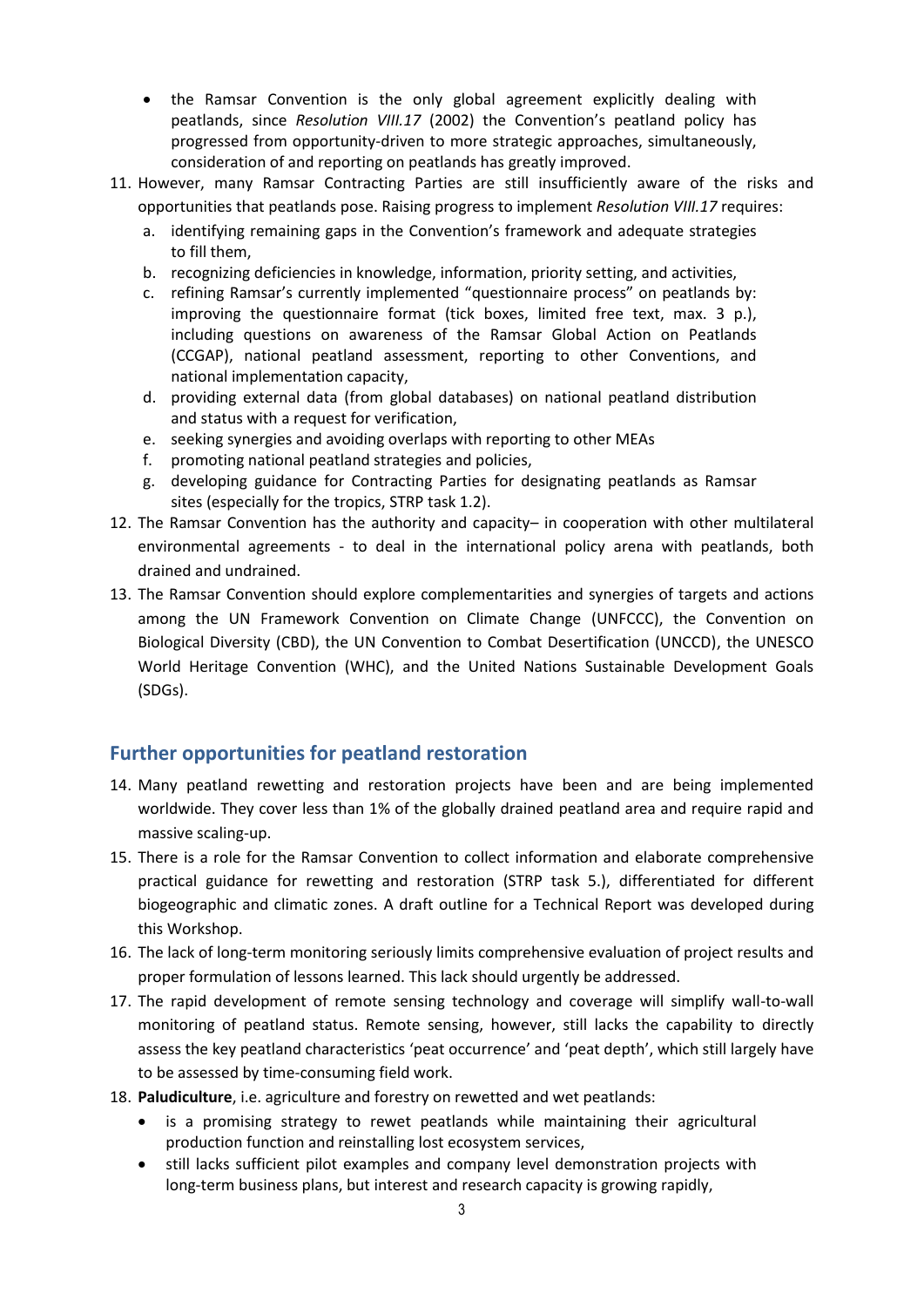- requires adaptation of legal frameworks and incentives, which are not designed for and inadequate to cover this innovative land use practise,
- so far offers limited opportunity for food production, however, paludiculture will contribute to food security when production of food is stronger concentrated on mineral soils and that of energy crops and raw materials on rewetted peatland.
- 19. The workshop also noticed that the correct attention to the climatic role of peatlands veils their important role for (all three levels) of **biodiversity conservation**, and that no global overview of peatland biodiversity and no comprehensive overview of key biodiversity peatlands and hotspots exist yet.
- 20. Also on a national level, only few countries have an up-to-date and integrative peatland policy with:
	- adequate information on peatland distribution and extent as well as analysis and recognition of national responsibilities in an international context,
	- identification and adequate protection of key sites and clear indicators of peatland status,
	- best practical internal (active) and external (passive) management,
	- wall-to-wall monitoring by cost-effective methodologies,
	- comprehensive assessment of socio-economic opportunities and risks, including ecosystem services and perverse incentives,
	- elaborated strategies for Communication, Education & Public Awareness.
- 21. With respect to policies the workshop specifically observed a lack of:
	- integrative policies for peatland management, frequently leading to conflicts between sectors, conflicting legislation, and perverse incentives,
	- coordination between (local) authorities and site managers, and
	- overlaps and conflicts between national and regional agreements.

## **Progressing with the peatlands agenda**

#### 22. The **workshop stressed the importance** of:

- a. promoting national policies for peatland management and peatland dedicated international directives,
- b. harmonization of conventions, policies, methodologies, and definitions,
- c. promoting participative planning processes (including all stakeholders),
- d. education and public awareness raising, especially by accompanied excursions,
- e. full cost accounting of peatland interventions, and
- f. preparing for scenarios of future change.

### **Research needs and gaps**

#### 23. The **workshop identified the following gaps and needs**:

- objective criteria and guidance for choices to address conflicting aims, e.g. between various levels and scales of biodiversity or between different ecosystem services,
- the development of better predictive models for the outcome of planned actions,
- the development of practical proxies (incl. remote sensing) and methods for monitoring and valuing ecosystem services,
- the realization of sufficient inter- and transdisciplinary critical mass in peatland research to address the ecological, economic, and moral aspects of peatlands in an integrated way,
- the demands of future generations for ecosystem services provided by peatlands,
- the transformative value and the educational role of peatlands.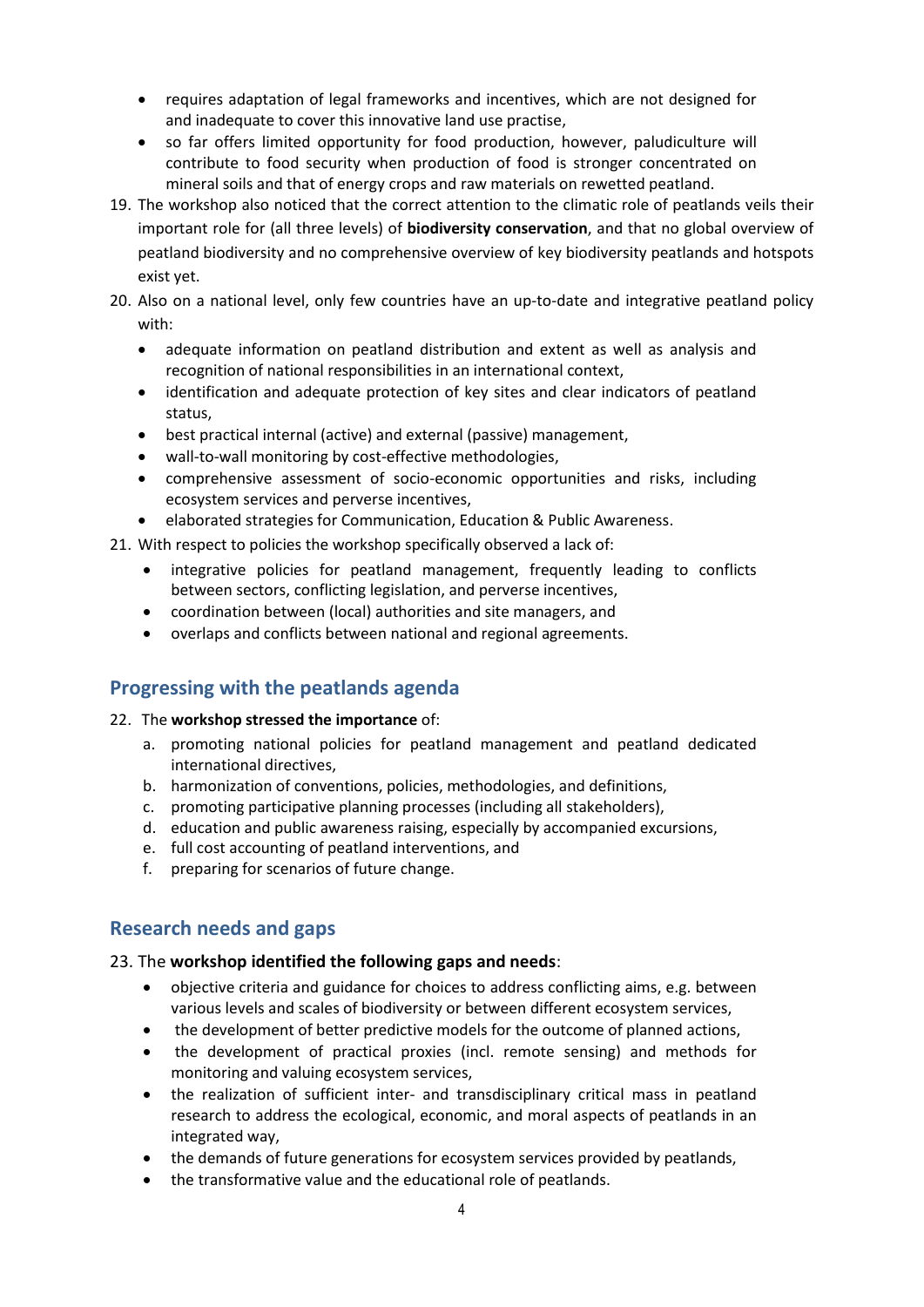## **Peatland restoration and long-term benefits**

- 24. Peatland rewetting creates direct and long-term economic benefits by reducing economic losses and health problems by fire and haze, GHG emissions and climate change, land subsidence, land degradation and land loss, flood risk and water pollution and by improving water retention, supply and purification.
- 25. This wide variety of societal benefits, effecting stakeholders on various spatial, temporal and institutional scales (policy makers, civil society, private sector, finance sector), enables the application of a wide range of funding instruments, including - next to traditional incentives and government funding.

These **funding sources** could be:

- a. certification, labelling, and mark-up of products from rewetted peatlands,
- b. microcredits for dedicated local action,
- c. ecosystem restoration concessions (cf. Indonesia) for offsetting unavoidable High Conservation Value losses and carbon emissions,
- d. various types of carbon credits and other payments for ecosystem services,
- e. wetland mitigation banking,
- f. biosphere reserve designation,
- g. community investments,
- h. a UNFCCC Reducing Emissions from Drainage of Peatland (REDraP) mechanism similar to REDD+,
- i. Green Impact Bonds where public or private sector directly benefits from peatland investments,
- j. CSR peatland funds, such as the NABU/Volkswagen International Peatland Fund,
- k. a Global Peatland Fund, dedicated to peatlands, and financed by private donors and the Global Environmental Facility, the Worldbank, and the Green Climate Fund,
- l. more general biodiversity/climate funds such as the Global Environmental Facility, or the German International Climate Initiative, which have already funded important peatland projects, with scope for further projects,
- m. a funding source eligible to more strict application of the 'polluter pays' principle.
- 26. The finance sector may explore **business opportunities** of peatlands using as assets:
	- the urgency and large scale of the problems,
	- the spatial concentration enabling cost effective investments,
	- the necessary breakthrough of the positive feedbacks inherent to drained and degraded peatlands with respect to climate change ('emissions lead to more emissions') and livelihoods ('poverty leads to more poverty') ,
	- the synergies between climate change mitigation and adaptation, production (cf. paludiculture), security/stability, and biodiversity,
	- the possibility to express peatland features in financial/investment language (peat grows for free and for ever, capital providing interest).

#### **Finally workshop participants welcomed**

- 27. the launch of the Global Peatlands Initiative (GPI) at UNFCCC COP22 in Marrakech, as a an umbrella and long-term commitment of major global governments, international organisations, and academia in addressing the peatland challenge,
- 28. the integrative role that the secretariats of the Ramsar Convention, the UNFCCC, and the CBD may play in governing the GPI,